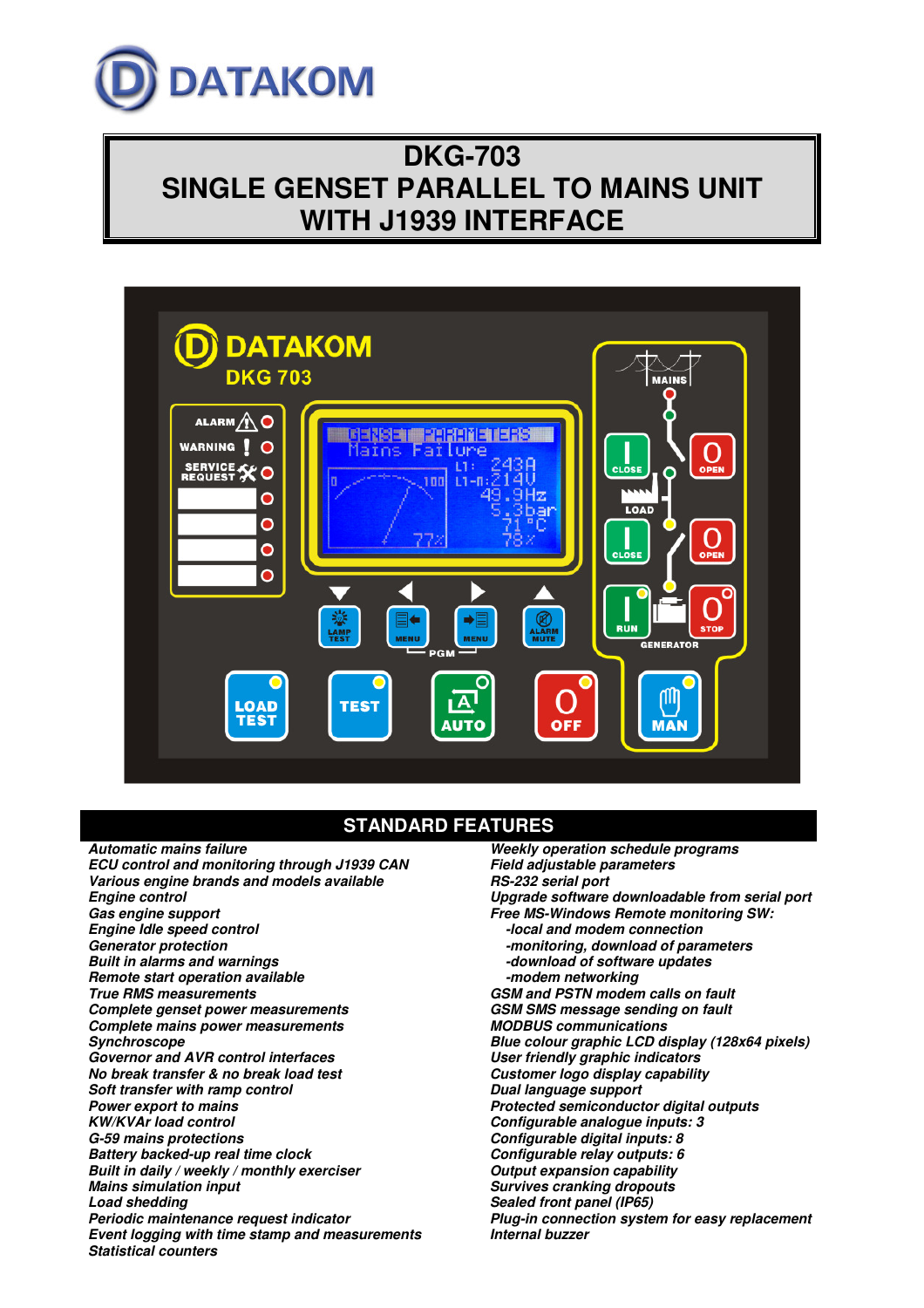## **DESCRIPTION**

The DKG-703 is a comprehensive AMF unit for single generating set operating in **standby** or **parallel with mains** modes.

In AUTOMATIC position, DKG-703 monitors mains phase voltages and controls the automatic starting, stopping and load transfer of the generating set in case of a mains failure and once the generator is running, it monitors internal protections and external fault inputs. If a fault condition occurs, the unit shuts down the engine automatically, indicates the failure source on the LCD display and turns on the red ALARM led.

The DKG-703 unit is able to transfer the load between mains and genset in 4 different ways:

**-transfer with interruption:** there will be a power interruption period during the transfer

**-no break transfer without synchronization:** transfer will be made without power interruption. The unit waits until mains and generator phases match and makes a quick transfer.

**-no break transfer with synchronization**: transfer will be made without power interruption. The unit operates the governor and AVR control outputs to synchronize the generator voltages with the mains and makes a quick transfer.

**-soft transfer**: transfer will be made without power interruption. The unit operates the governor and AVR control outputs to synchronize the generator voltages with the mains and makes a smooth ramped transfer.

The operation of the unit is controlled with front panel pushbuttons. The LOAD TEST, TEST, AUTO, OFF and MANUAL pushbuttons select the operating mode. Other buttons select the program mode entry/exit, display parameter scroll, alarm mute and lamp test functions.

The DKG-703 provides a comprehensive set of digitally adjustable timers, threshold levels, input and output configurations and operating sequences. The unauthorized access to program parameters is prevented by a 3 level password system. All programs may be modified via front panel pushbuttons, and do not require an external unit.

The fault conditions are considered in 3 categories as Warnings, Load-dumps and Alarms. Measured values have separate programmable limits for warning and alarm conditions.

The service request indicator lamp turns on at the expiration of either engine hours or time limits.

It is possible to monitor the operation of the system locally or remotely with the WINDOWS based PC utility program. Remote connection is made through GSM or PSTN modems.

The unit is designed for front panel mounting. Connections are made with 2 part plug and socket connectors.

#### **J1939 ENGINE COMMUNICATIONS**

The unit connects to ECU controlled electronic engines through its standard J1939 CANBUS port, providing engine control, protection and instrumentation without extra senders. Various engine parameters are available in display pages. The ECU alarms are displayed in text together with SPN-FMI codes. Various engine brands and models are supported.

#### **MODBUS COMMUNICATION**

The unit supports MODBUS protocol enabling communication with PLCs and building management systems. The MODBUS protocol is also supported through GSM and PSTN modems.

#### **MEASUREMENTS**

Generator Volts: L1-N, L2-N, L3-N, L1-L2, L2-L3, L3-L1 Generator Amps: L1, L2, L3 Generator kW: L1, L2, L3, total Generator kVA: L1, L2, L3, total Generator kVAr: L1, L2, L3, total Generator pf: L1, L2, L3, average Generator Frequency, Mains Volts: L1-N, L2-N, L3-N, L1-L2, L2-L3, L3-L1 Mains Amps: L1, L2, L3 Mains kW: L1, L2, L3, total Mains kVA: L1, L2, L3, total Mains kVAr: L1, L2, L3, total Mains pf: L1, L2, L3, total Mains Frequency, Synchronoscope Phase Angle Synchronoscope Voltage Match Battery Voltage Engine RPM Engine Coolant Temperature Engine Oil Pressure Engine Fuel Level

#### **STATISTICS**

Following incremental counters provide statistics about past performance of the generating set:

 Generator kWh, kVAh, kVArh Engine Hours Run Engine Hours to Service Time to Service Number of Engine Cranks Number of Genset Runs Number of Genset on Load

### **DIGITAL INPUTS**

The unit has 8 fully configurable digital inputs. Each input has following programmable parameters: -input channel name: selectable from a list of 32, -alarm type: shutdown / load-dump / warning / no alarm -alarm polling: on engine running / always -latching / non-latching operation, -contact type: NO / NC -switching: BAT+ / BAT-

#### **ANALOG INPUTS**

Engine analog inputs are provided for following functions:

- -Coolant temperature
- -Oil pressure
- -Fuel level

The analog inputs connect to resistive sender units to provide precise and adjustable protection. The inputs have programmable sensor characteristics so that they are suitable for any type and any brand of sensors.

#### **RELAY OUTPUTS**

The unit provides 6 relay outputs with programmable functions, selectable from a list of 128 entries. In addition to genset control signals any specific alarm information may be output as a relay contact. Using two Relay Expansion Modules, the number of relays may be increased up to 22, 16 of them being volt-free contacts.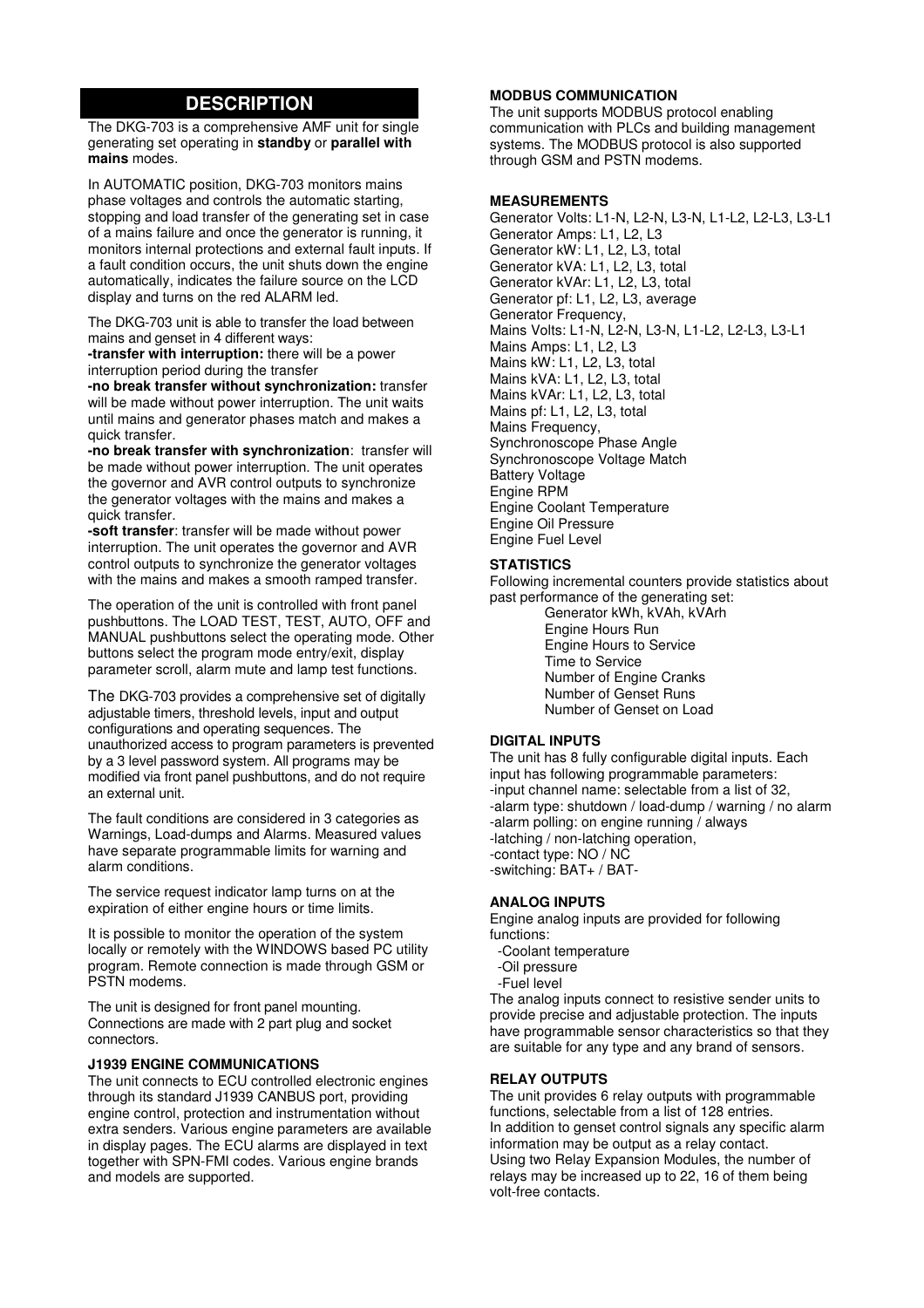#### **BUILT IN ALARMS**

Under/Over Generator Volts Under/Over Generator Frequency Under/Over Engine RPM High Battery Voltage Low Fuel Level High Oil Temperature High Coolant Temperature Low Oil Pressure Fail to Stop Fail to Start Slave Unavailable Generator Phase Sequence Fail Communication Lost J1939 Communication Fail

## **BUILT IN LOADDUMPS**

Generator Reverse Power Generator Excess Power **Overcurrent** 

### **BUILT IN WARNINGS**

Under/Over Generator Frequency Under/Over Engine RPM Synchronization Fail High/Low Battery Voltage Low Fuel Level High Oil Temperature High Coolant Temperature Low Oil Pressure Mains Phase Sequence Fail Charge Fail AVR Control Fail Governor Control Fail Parallel Mains Fail Mains Reverse Power Mains Frequency Fail No Mains Frequency ROCOF df/dt Fail Vector Shift df/dt Fail Communication Lost J1939 ECU Warnings Service Request

#### **WEEKLY OPERATION SCHEDULE**

In AUTO mode only, the unit offers the capability of defining a weekly operation schedule. Programmable parameters allow the genset to operate automatically only in defined time limits of each weekday. The internal battery backed-up real time clock will allow precise switching times.

#### **EVENT LOGGING**

The DKG-703 records last 250 events with date-time stamp and a total of 23 measured parameters. Recorded events are:

> -shutdown alarms, loaddumps and warnings -periodic records

-generator status change

## **GSM SMS MESSAGE SENDING**

The unit is able to send a GSM SMS message to a programmed telephone number in case of alarm. A sample GSM SMS message is given below:

**DKG703 <SITE-ID> STOP :LOW OIL PR. WARNING :ECU WARN. END OF ALARM LIST** 

#### **TELEMETRY AND REMOTE PROGRAMMING**

The DKG-703 module provides the user with large telemetry facilities via its standard RS-232 serial port. The unit can be either connected to a PC or a modem for remote communication.

The PC software offers local and modem operation capabilities.

In **local mode**, the PC is directly connected to the DKG-703.

In **modem mode**, both the PC and the DKG-703 will be connected to modems. The connection will be established over the telephone network.

The PC program is used for below purposes: **-software download:** the DKG-703 unit's software is downloadable from serial port. This provides the user with field upgrading capability to new versions. **-parameter upload/download:** program parameters may be saved to the PC or downloaded from PC. This provides the user with the capability of preparing standard configurations for different applications and taking backup copies of parameter values. **-remote monitoring:** all measured values, statistics

and event records may be visualized on the PC screen. The displays simulate analog meters with user selectable size, position, range and multiple zones with green, yellow and red colors. There are more than 60 possible displays and the user may design his own screen selecting between them. The values are also stored on disk for further analysis.

**-diagnostics and analysis:** the daily evolution of recorded values may be displayed or printed in a graphical form. This provides the service personel with the capability of examining the history of an eventual fault condition.